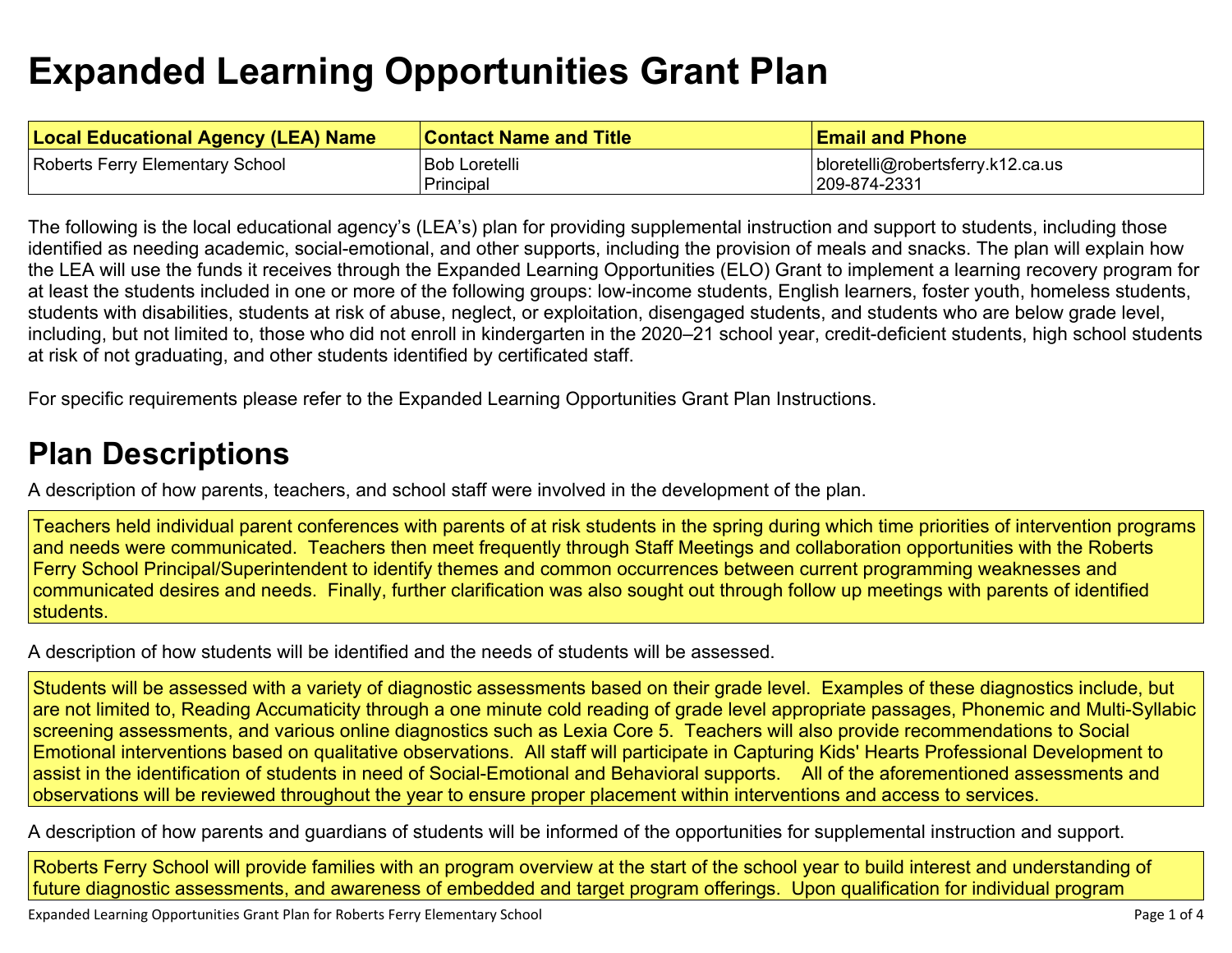offerings, parents and/or guardians will be informed of the qualifying needs of their student(s) and request for permission to participate. Parents and/or guardians will also be provided with suggestions of how to support their students(s) intervention progress within the home, and regular updates on student progress. Parent Conferences are scheduled twice throughout the year, however additional meetings will be scheduled should adequate Social-Emotional or Academic progress not be observed.

A description of the LEA's plan to provide supplemental instruction and support.

Roberts Ferry School plans to resume their After School Program in the 2021-22 School Year while enhancing its activities and supports to be more focused on academic intervention. To accomplish this goal, RFS will include paraprofessionals and certificated teachers in small group instruction in one-hour segments for a portion of each week. Additionally, RFS will hire a part time Special Projects Coordinator who will coordinate the administration of diagnostic assessments of all students and disaggregation of this data to identify students in need of both the aforementioned After School Program and In-School Interventions. This position will also provide the oversight to the Before and After School staff, providing scaffolding to the intervention and professional development in an around structured academic activities to encourage positive social interactions from students while addressing academics. Similarly, this position will offer In-School support to the certificated staff through tandem and model lessons inclusive of post-lesson professional conversations. Updated technology will be provided to ensure students have equal and adequate access to individualized digital intervention programs. In addition to digital intervention programs, an intervention program designed to support early phonemic development at the primary grades and multi-syllabic phonic development at the intermediate grades will be purchased and implemented.

To address the Social-Emotional needs of students, all staff members of Roberts Ferry School will participate in Capturing Kids' Hearts, a Professional Development with the outcome goal of strengthening students' connectedness to others through enhancing healthy bonds with their teachers and establishing collaborative agreements of acceptable behavior. In addition to this, a Student Assistant Specialist from Center for Human Services will be provided one day weekly for those students in need of more individualized Social-Emotional and Behavioral support.

## **Expenditure Plan**

The following table provides the LEA's expenditure plan for how it will use ELO Grant funds to support the supplemental instruction and support strategies being implemented by the LEA.

| <b>Supplemental Instruction and Support Strategies</b> | <b>Planned Expenditures</b> | <b>Actual Expenditures</b> |
|--------------------------------------------------------|-----------------------------|----------------------------|
| <b>Extending instructional learning time</b>           | 29,300.00                   |                            |
|                                                        |                             |                            |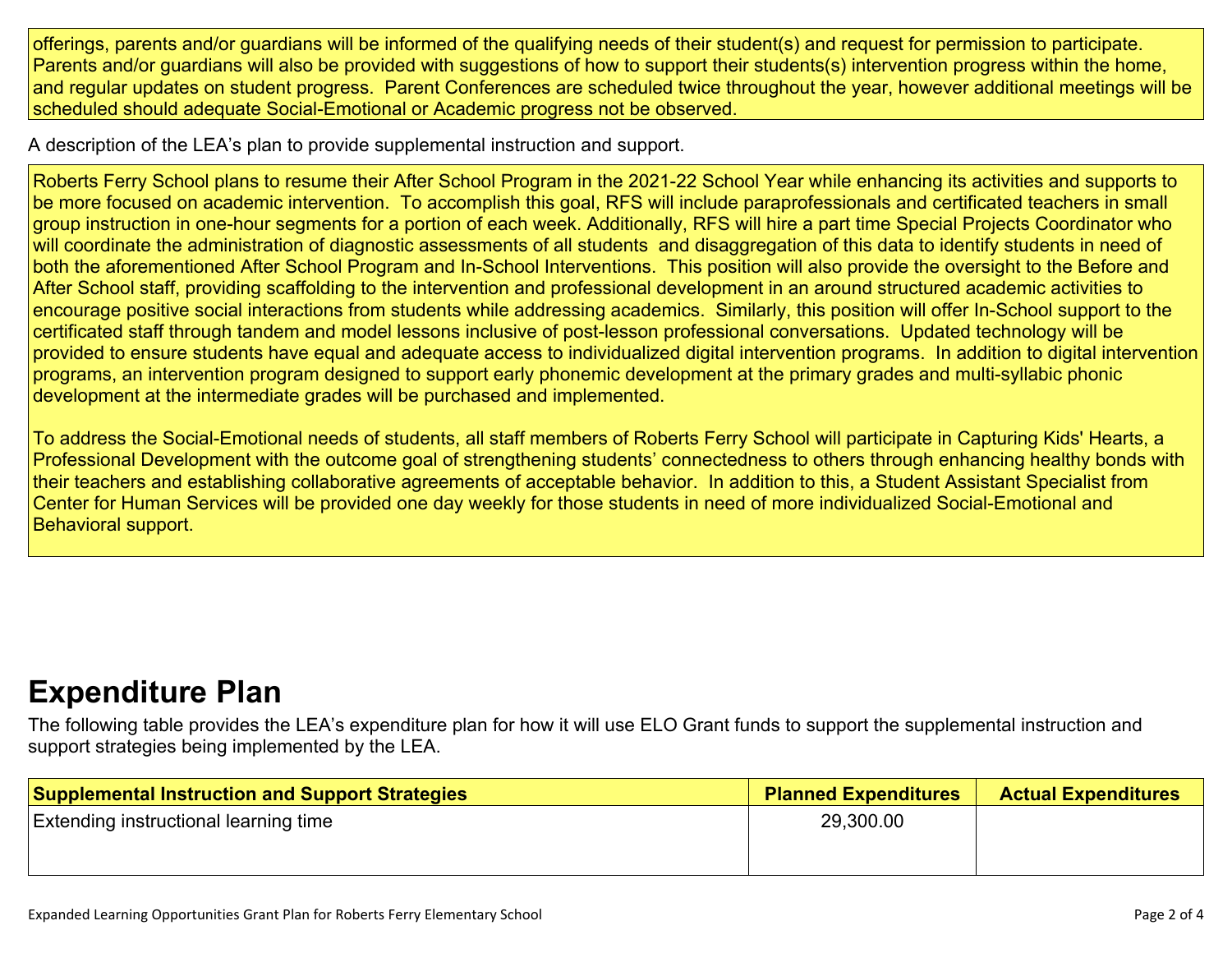| <b>Supplemental Instruction and Support Strategies</b>                                                                                                    | <b>Planned Expenditures</b> | <b>Actual Expenditures</b> |
|-----------------------------------------------------------------------------------------------------------------------------------------------------------|-----------------------------|----------------------------|
| Accelerating progress to close learning gaps through the implementation, expansion,<br>or enhancement of learning supports                                | 31,800.00                   |                            |
| Integrated student supports to address other barriers to learning                                                                                         | 11,500.00                   |                            |
| Community learning hubs that provide students with access to technology, high-speed<br>internet, and other academic supports                              | 11,000.00                   |                            |
| Supports for credit deficient students to complete graduation or grade promotion<br>requirements and to increase or improve students' college eligibility |                             |                            |
| Additional academic services for students                                                                                                                 | 30,000.00                   |                            |
| Training for school staff on strategies to engage students and families in addressing<br>students' social-emotional health and academic needs             | 13,000.00                   |                            |
| <b>Total Funds to implement the Strategies</b>                                                                                                            | 126,600.00                  |                            |

A description of how ELO Grant funds are being coordinated with other federal Elementary and Secondary School Emergency Relief Funds received by the LEA.

Extended Learning Opportunities (ELO) are being coordinated with other Federal Elementary and Secondary School Emergency Relief Funds (ESSER) by taking into consideration the spending deadlines of each respective fund. This coordination ensures the longevity of a multi-tiered approach to addressing student and staff needs during COVID-19 including physical safety, social-emotional supports, and academic interventions.